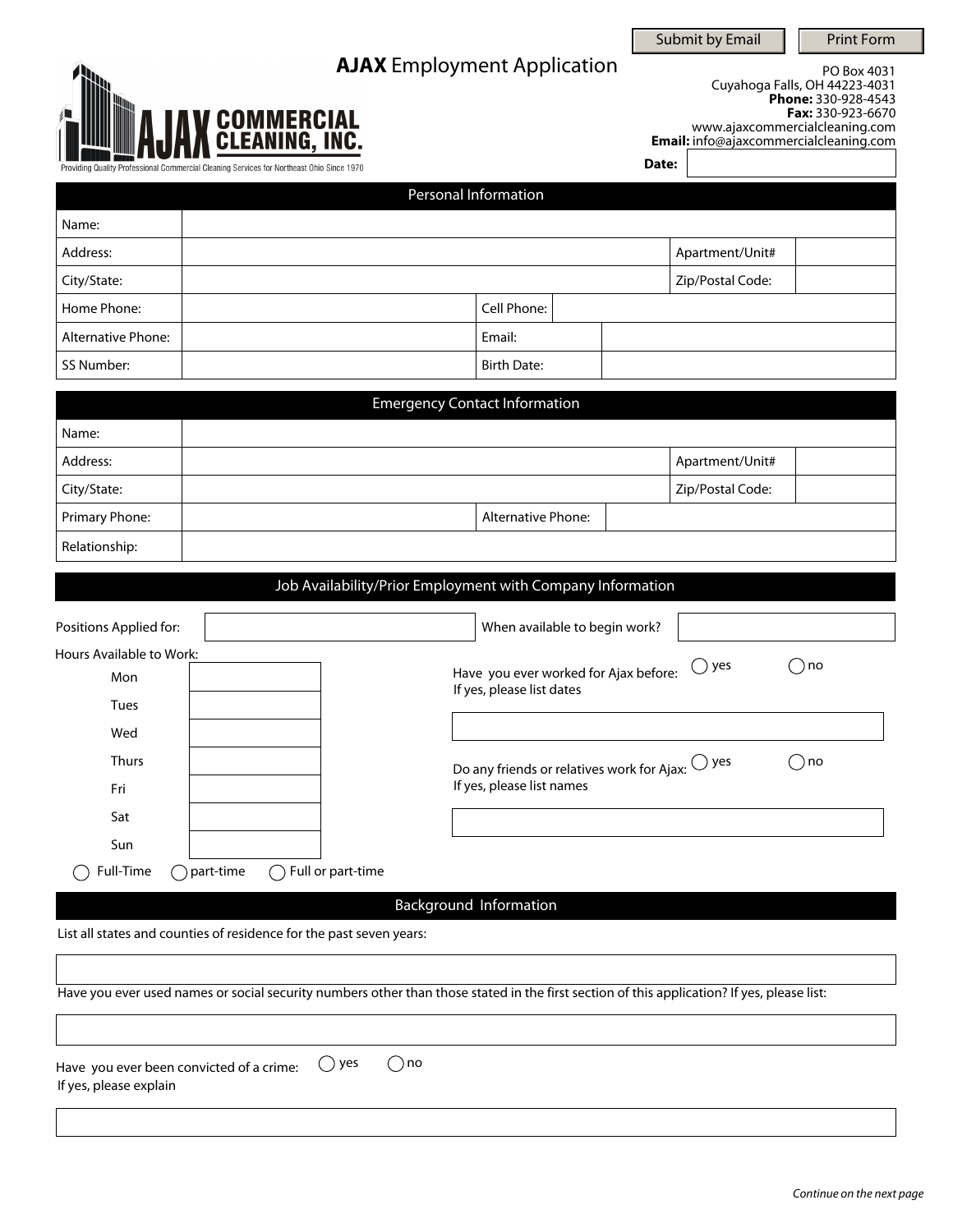# Previous Employment

| 1.                                                                                                                              |                |     |                                                                                                                                 |         |                          |                          |         |
|---------------------------------------------------------------------------------------------------------------------------------|----------------|-----|---------------------------------------------------------------------------------------------------------------------------------|---------|--------------------------|--------------------------|---------|
| Name of Employer:                                                                                                               |                |     |                                                                                                                                 |         |                          | Name of last supervisor: |         |
| Complete Address:                                                                                                               |                |     |                                                                                                                                 |         |                          | Phone:                   |         |
| Dates of employment:                                                                                                            |                |     |                                                                                                                                 | Salary: |                          |                          |         |
| From:                                                                                                                           |                | To: |                                                                                                                                 |         | Starting:                |                          | Ending: |
| Last job title:                                                                                                                 |                |     |                                                                                                                                 |         |                          |                          |         |
| Reason for Leaving (be specific):                                                                                               |                |     |                                                                                                                                 |         |                          |                          |         |
|                                                                                                                                 |                |     |                                                                                                                                 |         |                          |                          |         |
|                                                                                                                                 |                |     | List the jobs you held, duties performed, skills used or learned, advancements, or promotions while you worked at this company: |         |                          |                          |         |
|                                                                                                                                 |                |     |                                                                                                                                 |         |                          |                          |         |
| May we contact your employer:                                                                                                   |                | yes | $()$ no                                                                                                                         |         |                          |                          |         |
| 2.                                                                                                                              |                |     |                                                                                                                                 |         |                          |                          |         |
| Name of Employer:                                                                                                               |                |     |                                                                                                                                 |         | Name of last supervisor: |                          |         |
| Complete Address:                                                                                                               |                |     |                                                                                                                                 |         |                          | Phone:                   |         |
| Dates of employment:                                                                                                            |                |     |                                                                                                                                 | Salary: |                          |                          |         |
| From:                                                                                                                           |                | To: |                                                                                                                                 |         | Starting:                |                          | Ending: |
| Last job title:                                                                                                                 |                |     |                                                                                                                                 |         |                          |                          |         |
| Reason for Leaving (be specific):                                                                                               |                |     |                                                                                                                                 |         |                          |                          |         |
|                                                                                                                                 |                |     |                                                                                                                                 |         |                          |                          |         |
|                                                                                                                                 |                |     | List the jobs you held, duties performed, skills used or learned, advancements, or promotions while you worked at this company: |         |                          |                          |         |
|                                                                                                                                 |                |     |                                                                                                                                 |         |                          |                          |         |
| May we contact your employer:                                                                                                   | $\bigcap$      | yes | $( )$ no                                                                                                                        |         |                          |                          |         |
| 3.                                                                                                                              |                |     |                                                                                                                                 |         |                          |                          |         |
| Name of Employer:                                                                                                               |                |     |                                                                                                                                 |         | Name of last supervisor: |                          |         |
| Complete Address:                                                                                                               |                |     |                                                                                                                                 |         |                          | Phone:                   |         |
| Dates of employment:                                                                                                            |                |     |                                                                                                                                 | Salary: |                          |                          |         |
| From:                                                                                                                           |                | To: |                                                                                                                                 |         | Starting:                |                          | Ending: |
| Last job title:                                                                                                                 |                |     |                                                                                                                                 |         |                          |                          |         |
| Reason for Leaving (be specific):                                                                                               |                |     |                                                                                                                                 |         |                          |                          |         |
|                                                                                                                                 |                |     |                                                                                                                                 |         |                          |                          |         |
| List the jobs you held, duties performed, skills used or learned, advancements, or promotions while you worked at this company: |                |     |                                                                                                                                 |         |                          |                          |         |
|                                                                                                                                 |                |     |                                                                                                                                 |         |                          |                          |         |
|                                                                                                                                 |                |     |                                                                                                                                 |         |                          |                          |         |
| May we contact your employer:                                                                                                   | $\bigcirc$ yes |     | ) no                                                                                                                            |         |                          |                          |         |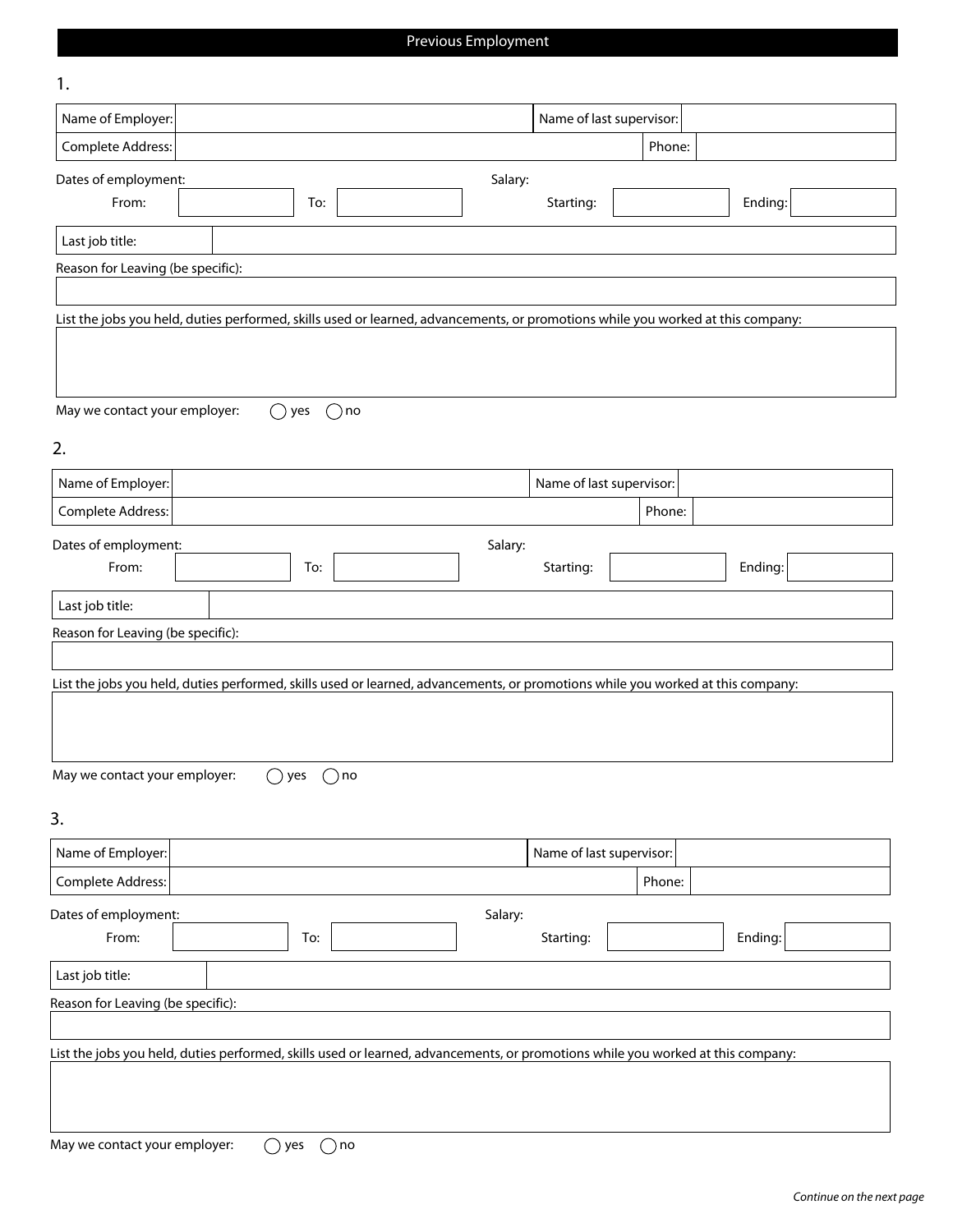4.

| Name of Employer:                 |                                                                                                                                 |         | Name of last supervisor: |        |         |
|-----------------------------------|---------------------------------------------------------------------------------------------------------------------------------|---------|--------------------------|--------|---------|
| Complete Address:                 |                                                                                                                                 |         |                          | Phone: |         |
| Dates of employment:              |                                                                                                                                 | Salary: |                          |        |         |
| From:                             | To:                                                                                                                             |         | Starting:                |        | Ending: |
| Last job title:                   |                                                                                                                                 |         |                          |        |         |
| Reason for Leaving (be specific): |                                                                                                                                 |         |                          |        |         |
|                                   | List the jobs you held, duties performed, skills used or learned, advancements, or promotions while you worked at this company: |         |                          |        |         |
| May we contact your employer:     | no<br>ves                                                                                                                       |         |                          |        |         |

## 90 Day Introductory Period

All new AJAX Commercial Cleaning, Inc. employees are considered to be in an initial introductory period for the first ninety-(90) DAYS of employment. During this period, the company and the employee will have the opportunity to determine whether further employment with the company is mutually desirable.

Nothing about this initial introductory period changes the fact that all employment with the company is " AT WILL" and the employment relationship can be terminated by either the employee or the company at the time during or after the initial introductory period, for any reason, with or without cause.

### *I have read and understand the terms of the 90 Days Introductory Period.*

 $I$  agree:  $\bigcap$  yes  $\bigcap$  no

Background Check

If you check "yes", you give your permission for AJAX Commercial Cleaning, Inc. to perform a pre-employment criminal background check as a condition of gaining employment with the company.

Additionally, you are also giving permission for AJAX Commercial Cleaning, Inc., to perform criminal background checks every six months during the term of your employment with AJAX Commercial Cleaning, Inc., as a condition of your continued employment with the company.

In order to become and remain a bonded employee of AJAX Commercial Cleaning, Inc., a history of criminal activity, or current criminal activity, is unacceptable.

These background checks will be held in the strictest confidentiality. The information obtained by AJAX Commercial Cleaning, Inc., through these criminal background checks, will be made available to clients where you perform contracted cleaning services, upon their request.

### *I have read and understand the terms of this document, and give my permission for Ajax Commercial Cleaning, Inc. to perform criminal background checks, and share this information with clients where I will be performing contracted cleaning services.*

 $I$  agree:  $\bigcap$  yes  $\bigcap$  no